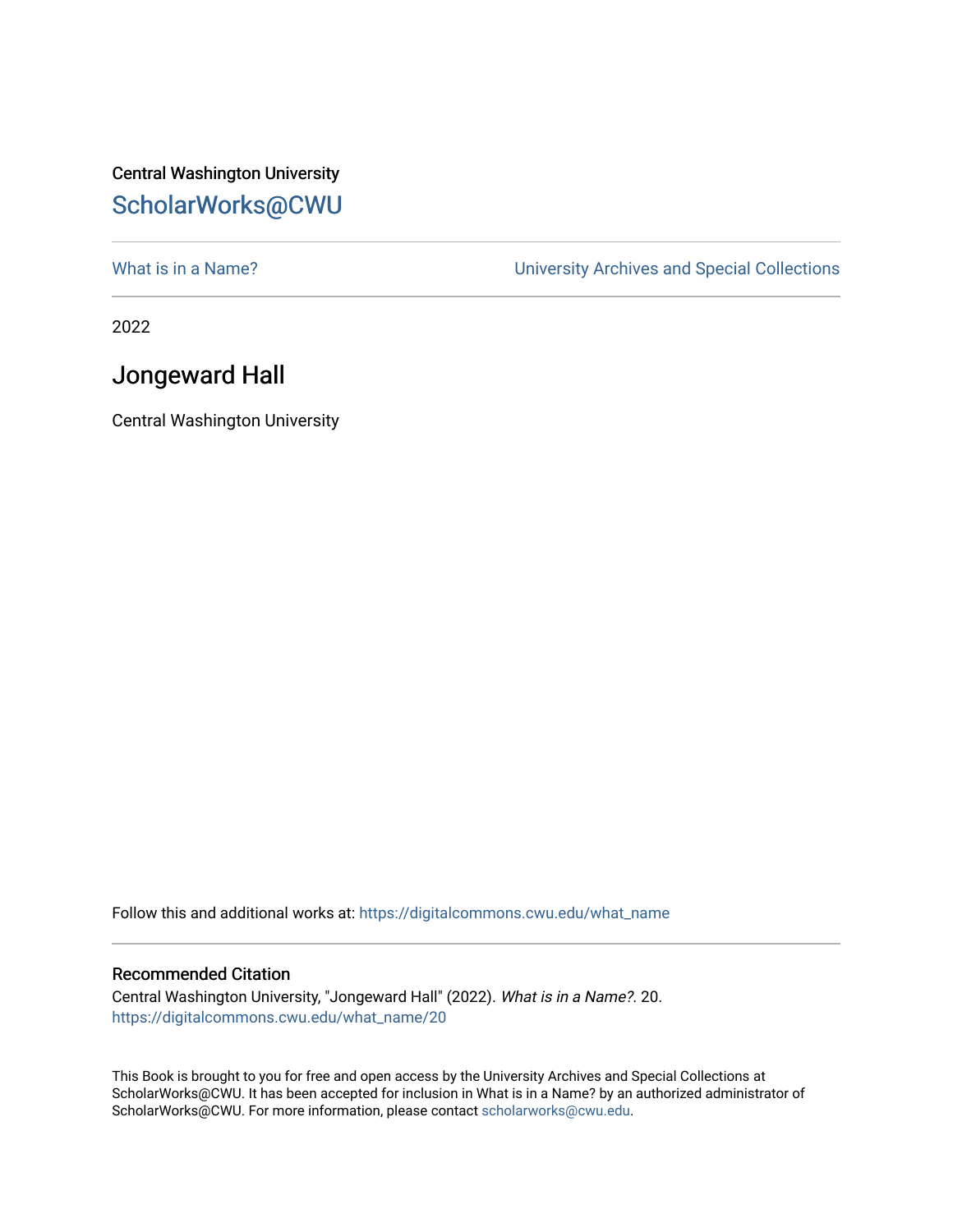What is in a Name? Jongeward Plant Services Building

Donald P. Jongeward saw a considerable change on the Central Washington University campus during his long career with the university. The campus grew from eight buildings with fewer than 600 students when he was hired, to 60 structures and more than 6,000 students by the time he retired.

Hired as head gardener for the school in 1937, Jongeward rose through the ranks—with a three-year break courtesy of the US Navy during World War II—to become the university's purchasing agent.

Jongeward was born in Yakima on February 7, 1914 and attended Yakima area schools. He married Lillian Gregory, who hailed from Goldendale, in 1945, and in 1952 they adopted two siblings (a four-year-old girl and one-and-a-half-year-old boy).

In 1942, after he had worked his way into being the superintendent of buildings at Central, Jongeward was called to serve in the military during World War II. From 1942-46, he served in the US Navy.

Upon his release from military service, Jongeward resumed his old position at the university. In an oral history recorded in the winter of 1992-93, Jongeward noted when he returned from the service he and his wife moved into a small, largely-unheated house on Walnut Street on the campus (no longer there). He had a monthly salary of \$165, of which \$35 was deducted for rent.

In 1949, Jongeward assumed responsibility for Central Stores, which included all shipping and receiving. He said that up until that time, all purchases on campus were made by the individual departments, so there was very little control or accountability.

As the campus expanded in the 1950s, Jongeward was shifted to a new position, Purchasing Agent, responsible for all university contracts and for setting policy on campus purchases. It was the job he would hold for the remainder of his university career.

In 1974, Jongeward and his wife, who was the librarian at Ellensburg's Lincoln School for many years, retired. He said it was only a few months after he retired that he got a call from someone identifying himself as the President of Central Washington University.

"He asked if there would be any objection on my part if one of the campus buildings would show my name on its identification sign," Jongeward said. "Great Scott! Those awards were usually given posthumously by the U. Did he know something about me that I didn't? I think that I was about as alive as usual and I must have sounded like a blatherskite when I had recovered sufficiently to indicate my surprise and pleasure."